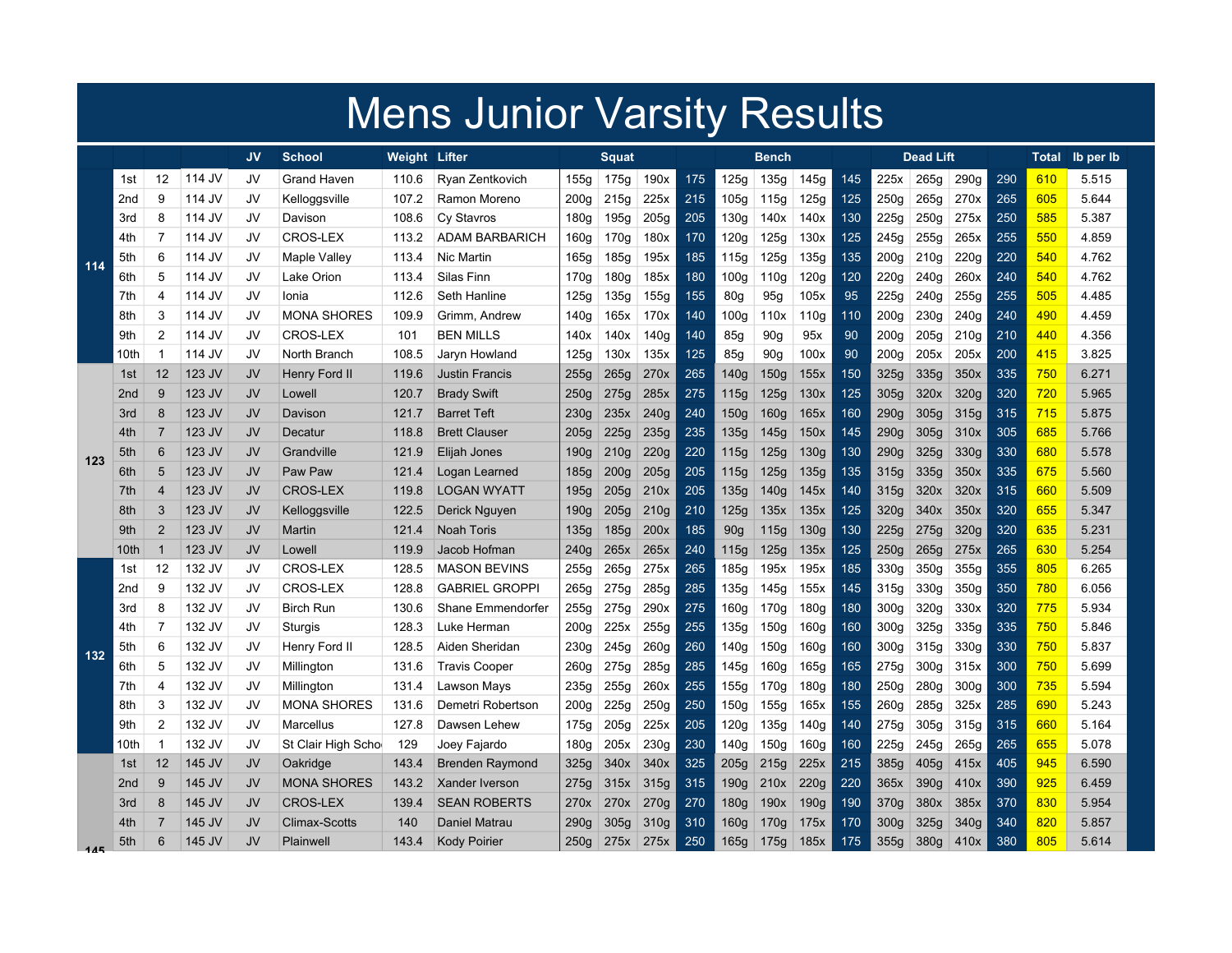| 145 | 6th             | $\overline{5}$          | 145 JV | JV | <b>Brighton</b>    | 138.7 | Josh Harding              | 255g             | 285g             | 315x             | 285 | 135g             | 150x             | <b>150g</b>      | 150 | 315g | 330g             | 355g | 355 | 790  | 5.696 |
|-----|-----------------|-------------------------|--------|----|--------------------|-------|---------------------------|------------------|------------------|------------------|-----|------------------|------------------|------------------|-----|------|------------------|------|-----|------|-------|
|     | 7th             | $\overline{4}$          | 145 JV | JV | <b>GRASS LAKE</b>  | 143.4 | <b>KASEN GRAY</b>         | 250g             | 285g             | 300g             | 300 | 135g             | 155x             | 160 <sub>g</sub> | 160 | 280g | 325g             | 350x | 325 | 785  | 5.474 |
|     | 8th             | 3                       | 145 JV | JV | <b>GRASS LAKE</b>  | 139.5 | <b>JACK PINE</b>          | 250g             | 275g             | 285g             | 285 | 140g             | 155g             | 170g             | 170 | 260g | 285g             | 320g | 320 | 775  | 5.556 |
|     | 9th             | $\overline{2}$          | 145 JV | JV | Martin             | 144.2 | Karter Ribble             | 225g             | 255g             | 270g             | 270 | 145g             | 160 <sub>g</sub> | 170x             | 160 | 285g | 340g             | 385x | 340 | 770  | 5.340 |
|     | 10th            | $\overline{1}$          | 145 JV | JV | <b>CROS-LEX</b>    | 143.5 | <b>GAVIN HUFF</b>         | 230g             | 245g             | 255x             | 245 | 150 <sub>g</sub> | 165g             | 170g             | 170 | 320g | 335g             | 345g | 345 | 760  | 5.296 |
|     | 1st             | 12                      | 155 JV | JV | <b>Grand Haven</b> | 151.6 | Robby Tayler              | 365g             | 385x             | 405g             | 405 | 185g             | 195g             | 205x             | 195 | 365g | 405g             | 420g | 420 | 1020 | 6.728 |
|     | 2nd             | 9                       | 155 JV | JV | <b>Grand Haven</b> | 154.8 | Andon Campbell            | 300 <sub>g</sub> | 315g             | 320g             | 320 | 235g             | 245g             | 255g             | 255 | 360g | 395g             | 405g | 405 | 980  | 6.331 |
|     | 3rd             | 8                       | 155 JV | JV | Grandville         | 150.3 | <b>Connor Veen</b>        | 315g             | 335g             | 355g             | 355 | 165a             | 175q             | 190g             | 190 | 375g | 405g             | 425g | 425 | 970  | 6.454 |
|     | 4th             | $\overline{7}$          | 155 JV | JV | <b>ADRIAN</b>      | 153.4 | <b>DAIN ELY</b>           | 285g             | 310g             | 330g             | 330 | 205g             | 220x             | 220x             | 205 | 345g | 370g             | 410g | 410 | 945  | 6.160 |
| 155 | 5th             | 6                       | 155 JV | JV | Lowell             | 151.4 | <b>Brendan Wittenbach</b> | 340g             | 360x             | 360 <sub>g</sub> | 360 | 170g             | 175g             | 180x             | 175 | 380g | 395g             | 405g | 405 | 940  | 6.209 |
|     | 6th             | 5                       | 155 JV | JV | Martin             | 152   | Chris Tuinstra            | 300g             | 330g             | 350x             | 330 | 215g             | 230g             | 245x             | 230 | 330g | 365g             | 380g | 380 | 940  | 6.184 |
|     | 7th             | $\overline{4}$          | 155 JV | JV | Almont             | 150   | Josh Mroz                 | 260g             | 275g             | 285g             | 285 | 210g             | 220g             | 225g             | 225 | 365g | 385g             | 405g | 405 | 915  | 6.100 |
|     | 8th             | 3                       | 155 JV | JV | Hemlock            | 151.8 | Robert Knapik             | 290g             | 300 <sub>g</sub> | 320g             | 320 | 185g             | 200 <sub>g</sub> | 205x             | 200 | 350g | 380g             | 390g | 390 | 910  | 5.995 |
|     | 9th             | $\overline{2}$          | 155 JV | JV | Edwardsburg        | 150.3 | <b>Blake Ludwick</b>      | 285g             | 325x             | 325g             | 325 | 190g             | 200q             | 205g             | 205 | 315g | 340g             | 360g | 360 | 890  | 5.921 |
|     | 10th            | -1                      | 155 JV | JV | Millington         | 148.2 | Owen Butterfield          | 295g             | 310g             | 320x             | 310 | 200q             | 210x             | 220x             | 200 | 315g | 325g             | 335x | 325 | 835  | 5.634 |
|     | 1st             | 12                      | 165 JV | JV | Parchment          | 162.8 | <b>Alex Cole</b>          | 315g             | 340g             | 360x             | 340 | 225g             | 235q             | 245g             | 245 | 380g | 420g             | 430g | 430 | 1015 | 6.235 |
|     | 2 <sub>nd</sub> | 9                       | 165 JV | JV | <b>Bendle</b>      | 161.9 | <b>Matthew Garner</b>     | 385g             | 405x             | 405x             | 385 | 205g             | 215g             | 225x             | 215 | 385g | 410g             | 420x | 410 | 1010 | 6.238 |
|     | 3rd             | 8                       | 165 JV | JV | <b>CROS-LEX</b>    | 163.6 | <b>IAN KATULSKI</b>       | 320x             | 325g             | 330g             | 330 | 175g             | 180 <sub>g</sub> | 190x             | 180 | 460g | 495g             | 515x | 495 | 1005 | 6.143 |
|     | 4th             | 7                       | 165 JV | JV | Montague           | 161.1 | <b>Dylan Everett</b>      | 355g             | 365x             | 365g             | 365 | 190g             | 195x             | 195g             | 195 | 365g | 375g             | 385g | 385 | 945  | 5.866 |
| 165 | 5th             | 6                       | 165 JV | JV | <b>CROS-LEX</b>    | 162.6 | <b>JONAS BAILEY</b>       | 315g             | 325g             | 350x             | 325 | 180g             | 195x             | 195x             | 180 | 360x | 380x             | 405g | 405 | 910  | 5.597 |
|     | 6th             | 5                       | 165 JV | JV | Martin             | 156.8 | <b>Tanner Bird</b>        | 230g             | 270g             | 315g             | 315 | 150g             | 180x             | <b>180g</b>      | 180 | 315g | 360g             | 405g | 405 | 900  | 5.740 |
|     | 7th             | $\overline{4}$          | 165 JV | JV | <b>CLARKSTON</b>   | 161.8 | <b>Bowen Morrison</b>     | 270g             | 295g             | 310g             | 310 | 170g             | 185g             | 190g             | 190 | 305g | 330g             | 360x | 330 | 830  | 5.130 |
|     | 8th             | 3                       | 165 JV | JV | Independent(Collic | 164   | <b>Brendan Collica</b>    | 230g             | 240g             | 250g             | 250 | 185x             | 185g             | 190x             | 185 | 295g | 310g             | 325g | 325 | 760  | 4.634 |
|     | 9th             | $\overline{2}$          |        |    |                    |       |                           |                  |                  |                  |     |                  |                  |                  |     |      |                  |      |     |      |       |
|     | 10th            | $\overline{\mathbf{1}}$ |        |    |                    |       |                           |                  |                  |                  |     |                  |                  |                  |     |      |                  |      |     |      |       |
|     | 1st             | 12                      | 181 JV | JV | LCS                | 179   | Coby Keggereis            | 315g             | 340g             | 360g             | 360 | 205g             | 240x             | 240g             | 240 | 385x | 430g             | 455g | 455 | 1055 | 5.894 |
|     | 2nd             | 9                       | 181 JV | JV | Kingsley           | 168   | Cecil Burch               | 340g             | 375g             | 390x             | 375 | 215q             | 230q             | 240g             | 240 | 385q | 415g             | 435g | 435 | 1050 | 6.250 |
|     | 3rd             | 8                       | 181 JV | JV | Marine City HS     | 170.8 | <b>Brock Osterland</b>    | 310g             | 345g             | 365g             | 365 | 200 <sub>g</sub> | 215g             | 240g             | 240 | 370g | 405 <sub>g</sub> | 440g | 440 | 1045 | 6.118 |
|     | 4th             | $\overline{7}$          | 181 JV | JV | Lowell             | 171.8 | Aidan Richardson          | 275g             | 315g             | 350g             | 350 | 200 <sub>g</sub> | 215g             | 225g             | 225 | 400g | 415g             | 425g | 425 | 1000 | 5.821 |
| 181 | 5th             | 6                       | 181 JV | JV | Lowell             | 167.8 | <b>Tyler Vroman</b>       | 315x             | 325g             | 335x             | 325 | 170g             | 190x             | 190x             | 170 | 400g | 430g             | 445g | 445 | 940  | 5.602 |
|     | 6th             | 5                       | 181 JV | JV | <b>DEXTER</b>      | 178.5 | John Barr                 | 290g             | 305g             | 325g             | 325 | 200g             | 215g             | 225g             | 225 | 315g | 355g             | 390g | 390 | 940  | 5.266 |
|     | 7th             | 4                       | 181 JV | JV | <b>Birch Run</b>   | 166.5 | Mason Leach               | 305g             | 315g             | 325g             | 325 | 180g             | 185g             | 190g             | 190 | 370g | 385g             | 400g | 400 | 915  | 5.495 |
|     | 8th             | 3                       | 181 JV | JV | Morenci            | 172.4 | Logan Benner              | 255x             | 280g             | 300 <sub>g</sub> | 300 | 180g             | 190x             | 190g             | 190 | 365x | 380g             | 420g | 420 | 910  | 5.278 |
|     | 9th             | $\overline{2}$          | 181 JV | JV | Coleman            | 174.8 | <b>Conner Schrank</b>     | 270g             | 295q             | 315g             | 315 | 195g             | 215q             | 225x             | 215 | 335g | 370g             | 385x | 370 | 900  | 5.149 |
|     | 10th            | -1                      | 181 JV | JV | Grandville         | 175.2 | <b>Jackson Burns</b>      | 240g             | 290x             | 290g             | 290 | 170g             | 185q             | 205x             | 185 | 375g | 410g             | 425g | 425 | 900  | 5.137 |
|     | 1st             | 12                      | 194 JV | JV | Flushing           | 189.7 | <b>Rocky Cummins</b>      | 375g             | 435g             | 450g             | 450 | 240g             | 260 <sub>g</sub> | 275g             | 275 | 425g | 445g             | 465x | 445 | 1170 | 6.168 |
|     | 2 <sub>nd</sub> | 9                       | 194 JV | JV | <b>GRANT</b>       | 189.9 | <b>TEYTON RAILING</b>     | 415g             | 425g             | 430x             | 425 | 250g             | 260 <sub>g</sub> | 270g             | 270 | 435g | 445g             | 480x | 445 | 1140 | 6.003 |
|     | 3rd             | 8                       | 194 JV | JV | Lowell             | 192.2 | Josh Rau                  | 325g             | 345g             | 365g             | 365 | 225g             | 235g             | 245x             | 235 | 360g | 385g             | 405g | 405 | 1005 | 5.229 |
|     | 4th             | 7                       | 194 JV | JV | LCS                | 183.6 | <b>Nick Stuart</b>        | 315g             | 340g             | 360x             | 340 | 215g             | 240g             | 250g             | 250 | 340g | 365g             | 390g | 390 | 980  | 5.338 |
| 101 | 5th             | 6                       | 194 JV | JV | Standish-Sterling  | 184.7 | Laine Thibault            | 300x             | 300q             | 320x             | 300 | 235q             | 250q             | 260x             | 250 | 385g | 405q             | 420q | 420 | 970  | 5.252 |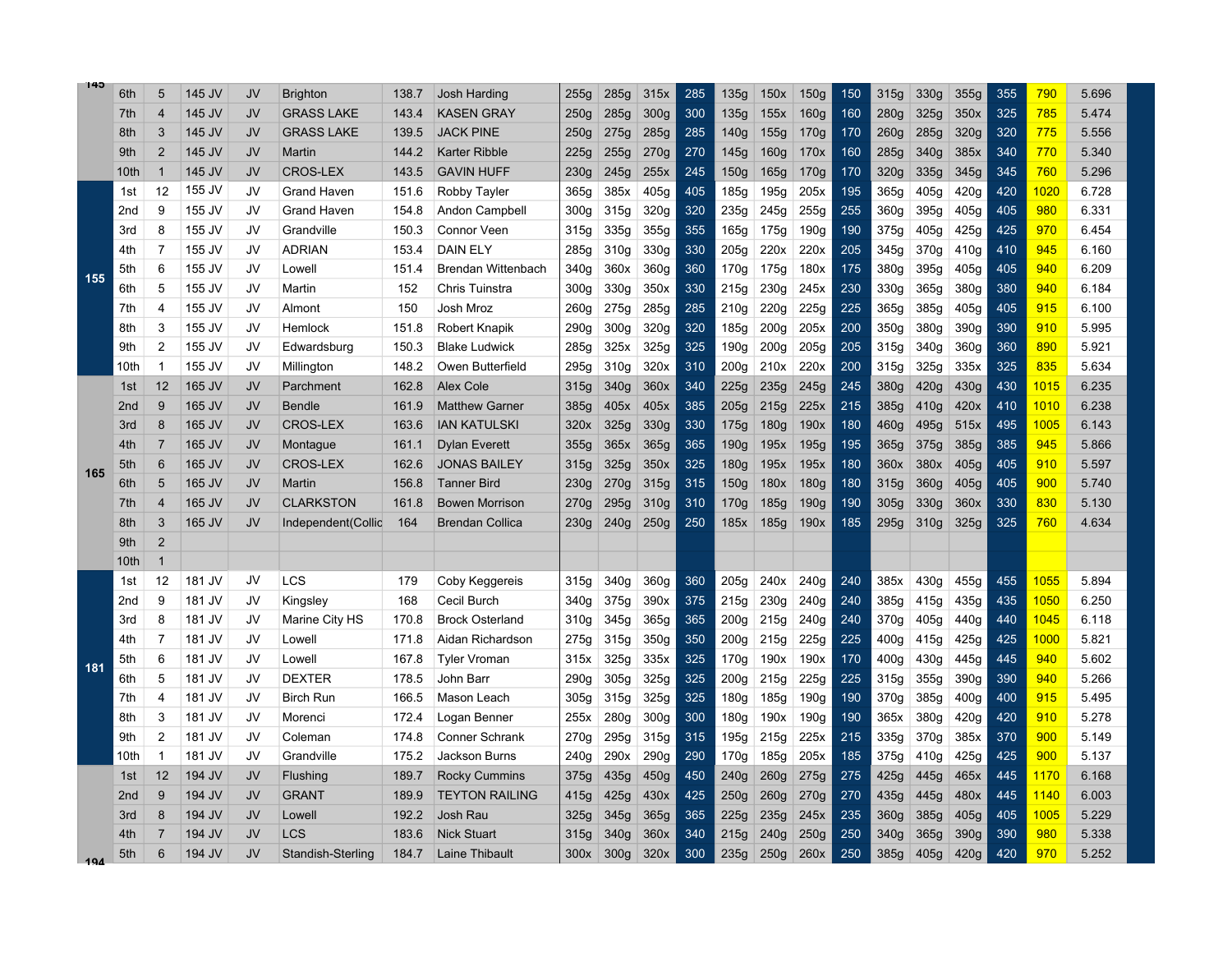| 194 | 6th             | 5              | 194 JV | JV        | Lakeview - SCS     | 182.2 | <b>Brandon Fleming</b>     | 275g             | 300 <sub>g</sub> | 320g | 320 | 205g             | 225g             | 230x | 225 | 380g             | 405g             | 420g             | 420 | 965               | 5.296 |
|-----|-----------------|----------------|--------|-----------|--------------------|-------|----------------------------|------------------|------------------|------|-----|------------------|------------------|------|-----|------------------|------------------|------------------|-----|-------------------|-------|
|     | 7th             | $\overline{4}$ | 194 JV | JV        | Kearsley High Sch  | 183   | Cayden Lewis               | 315g             | 345g             | 365x | 345 | 225g             | 235g             | 245g | 245 | 365x             | 375g             | 395x             | 375 | 965               | 5.273 |
|     | 8th             | 3              | 194 JV | JV        | Parchment          | 192.2 | Levi Cobb                  | 225g             | 265g             | 315g | 315 | 185g             | 205g             | 220g | 220 | 315g             | 365g             | 405q             | 405 | 940               | 4.891 |
|     | 9th             | $\overline{2}$ | 194 JV | JV        | Powers             | 190.4 | Dylan Le                   | 315x             | 330g             | 365g | 365 | 190g             | 205g             | 215g | 215 | 295g             | 330g             | 410x             | 330 | 910               | 4.779 |
|     | 10th            | $\overline{1}$ | 194 JV | JV        | <b>CROS-LEX</b>    | 188.1 | <b>KIRK WILSON</b>         | 260x             | 280g             | 295g | 295 | 180 <sub>g</sub> | 190 <sub>g</sub> | 195x | 190 | 370g             | 390x             | 395g             | 395 | 880               | 4.678 |
|     | 1st             | 12             | 207 JV | JV        | <b>CROS-LEX</b>    | 202.2 | AUSTIN WHYBREW             | 405g             | 425g             | 435g | 435 | 205g             | 225g             | 235x | 225 | 455g             | 465g             | 475g             | 475 | 1135              | 5.613 |
|     | 2 <sub>nd</sub> | 9              | 207 JV | Jv        | Independent(Frost) | 206.4 | Aidan Frost                | 325g             | 360g             | 380x | 360 | 225g             | 230g             | 245x | 230 | 500g             | 540x             | 550x             | 500 | 1090              | 5.281 |
|     | 3rd             | 8              | 207 JV | JV        | <b>ADRIAN</b>      | 206   | <b>MASON COLBURN</b>       | 365g             | 390 <sub>a</sub> | 425g | 425 | 220q             | 235q             | 245x | 235 | 375q             | 415g             | 470x             | 415 | 1075              | 5.218 |
|     | 4th             | $\overline{7}$ | 207 JV | JV        | Coleman            | 203.4 | <b>Richard Sapp</b>        | 345g             | 385g             | 410x | 385 | 230g             | 245x             | 245x | 230 | 390g             | 425g             | 445g             | 445 | 1060              | 5.211 |
| 207 | 5th             | 6              | 207 JV | JV        | Ann Arbor Skyline  | 201.8 | Anthony Shaw               | 355g             | 370g             | 385g | 385 | 210g             | 220x             | 220x | 210 | 395g             | 410g             | 420g             | 420 | 1015              | 5.030 |
|     | 6th             | 5              | 207 JV | JV        | <b>CLARKSTON</b>   | 200.7 | <b>Colin Farmiloe</b>      | 315x             | 335g             | 365g | 365 | 195g             | 210g             | 230x | 210 | 395g             | 420g             | 450x             | 420 | 995               | 4.958 |
|     | 7th             | 4              | 207 JV | JV        | Sturgis            | 201.4 | <b>Connor Strudwick</b>    | 295g             | 320g             | 350g | 350 | 200g             | 225g             | 230g | 230 | 350g             | 380g             | 405 <sub>g</sub> | 405 | 985               | 4.891 |
|     | 8th             | 3              | 207 JV | JV        | Lowell             | 200.8 | Sam Cooper                 | 300 <sub>g</sub> | 330g             | 365g | 365 | 185g             | 205x             | 205x | 185 | 395g             | 430g             | 455x             | 430 | 980               | 4.880 |
|     | 9th             | $\overline{c}$ | 207 JV | JV        | Grandville         | 204.8 | <b>Zachary Trepins</b>     | 345q             | 375x             | 375x | 345 | 195g             | 205g             | 215g | 215 | 350g             | 370g             | 390g             | 390 | 950               | 4.639 |
|     | 10th            | -1             | 207 JV | JV        | <b>DEXTER</b>      | 202.5 | <b>Peyton Hendricks</b>    | 300q             | 315g             | 330x | 315 | 190g             | 205g             | 210g | 210 | 385q             | 410q             | 420q             | 420 | 945               | 4.667 |
|     | 1st             | 12             | 220 JV | JV        | <b>Mona Shores</b> | 210.5 | <b>DJ Caviness</b>         | 350g             | 415g             | 430g | 430 | 215g             | 230q             | 260x | 230 | 460g             | 510x             | 540g             | 540 | 1200              | 5.701 |
|     | 2 <sub>nd</sub> | 9              | 220 JV | JV        | <b>CROS-LEX</b>    | 214   | <b>ZACH MAYHEW</b>         | 390g             | 405g             | 415g | 415 | 260g             | 265g             | 275g | 275 | 490g             | 505 <sub>g</sub> | 510 <sub>g</sub> | 510 | 1200              | 5.607 |
|     | 3rd             | 8              | 220 JV | JV        | Ionia              | 210.7 | <b>Emmanuel Velasco</b>    | 385g             | 410g             | 440g | 440 | 215g             | 225g             | 230g | 230 | 405g             | 435g             | 455g             | 455 | 1125              | 5.339 |
|     | 4th             | 7              | 220 JV | JV        | <b>MONA SHORES</b> | 215.9 | Drew Sandberg              | 340x             | 355g             | 365g | 365 | 225g             | 240g             | 260x | 240 | 405g             | 435g             | 460g             | 460 | 1065              | 4.933 |
| 220 | 5th             | 6              | 220 JV | JV        | <b>Brighton</b>    | 216.4 | Joey Rega                  | 335g             | 365g             | 400g | 400 | 205g             | 220g             | 240x | 220 | 385g             | 410g             | 425x             | 410 | <mark>1030</mark> | 4.760 |
|     | 6th             | 5              | 220 JV | JV        | <b>Birch Run</b>   | 217.8 | <b>Ethan Morse</b>         | 375g             | 395x             | 395g | 395 | 200 <sub>g</sub> | 210g             | 215x | 210 | 380q             | 395g             | 410g             | 410 | 1015              | 4.660 |
|     | 7th             | $\overline{4}$ | 220 JV | <b>JV</b> | Martin             | 219   | <b>Geno Ramos</b>          | 250g             | 295g             | 340g | 340 | 165g             | 200q             | 210g | 210 | 295q             | 350g             | 390g             | 390 | 940               | 4.292 |
|     | 8th             | 3              | 220 JV | JV        | Decatur            | 201.2 | <b>Nick Groh</b>           | 300 <sub>g</sub> | 315g             | 325g | 325 | 155g             | 165x             | 165x | 155 | 430g             | 450g             | 475x             | 450 | 930               | 4.622 |
|     | 9th             | $\overline{2}$ | 220 JV | JV        | Ionia              | 210.8 | Asa Randell                | 315g             | 335g             | 350g | 350 | 185g             | 195g             | 205x | 195 | 350g             | 370g             | 385g             | 385 | 930               | 4.412 |
|     | 10th            | -1             | 220 JV | JV        | <b>Lake Orion</b>  | 218.4 | Logan Crocker              | 280g             | 315g             | 330g | 330 | 175g             | 205x             | 205g | 205 | 315g             | 350g             | 385x             | 350 | 885               | 4.052 |
|     | 1st             | 12             | 242 JV | JV        | <b>EPBP</b>        | 237.6 | Colton Oyervidez           | 375g             | 395x             | 395g | 395 | 235g             | 245x             | 245x | 235 | 465g             | 485g             | 500 <sub>g</sub> | 500 | 1130              | 4.756 |
|     | 2 <sub>nd</sub> | 9              | 242 JV | JV        | Ionia              | 234.8 | Zach Shortz                | 385g             | 405g             | 425g | 425 | 190g             | 220q             | 225g | 225 | 365q             | 405g             | 425x             | 405 | 1055              | 4.493 |
|     | 3rd             | 8              | 242 JV | JV        | <b>MONA SHORES</b> | 235.9 | <b>Trigg Dausen</b>        | 385x             | 395g             | 405g | 405 | 195g             | 205g             | 215x | 205 | 405x             | 435g             | 450x             | 435 | 1045              | 4.430 |
|     | 4th             | $\overline{7}$ | 242 JV | JV        | Ionia              | 236.6 | <b>Brendan Raymond</b>     | 405g             | 415g             | 430x | 415 | 225g             | 235x             | 235x | 225 | 390g             | 405g             | 0x               | 405 | 1045              | 4.417 |
| 242 | 5th             | 6              | 242 JV | JV        | Lake Orion         | 236.8 | Jonah Fix                  | 310x             | 350g             | 405x | 350 | 190 <sub>g</sub> | 215x             | 225x | 190 | 405g             | 440g             | 480q             | 480 | 1020              | 4.307 |
|     | 6th             | 5              | 242 JV | JV        | St Clair High Scho | 227   | Case Peterson              | 290g             | 320g             | 345g | 345 | 200g             | 215g             | 225g | 225 | 385g             | 425g             | 440g             | 440 | 1010              | 4.449 |
|     | 7th             | 4              | 242 JV | JV        | Yale               | 229   | Noah Cook                  | 285g             | 320g             | 330g | 330 | 190g             | 210g             | 220g | 220 | 410g             | 455g             | 465x             | 455 | 1005              | 4.389 |
|     | 8th             | 3              | 242 JV | JV        | Bendle             | 239.6 | Demetrius Myers            | 350g             | 360x             | 360x | 350 | 205g             | 225g             | 230x | 225 | 385g             | 405g             | 440x             | 405 | 980               | 4.090 |
|     | 9th             | $\overline{c}$ | 242 JV | JV        | Kingston           | 237.8 | <b>Hunter Vennevy</b>      | 330x             | 360g             | 375g | 375 | 160g             | 170g             | 175x | 170 | 360q             | 390g             | 420x             | 390 | 935               | 3.932 |
|     | 10th            | 1              | 242 JV | JV        | <b>MONA SHORES</b> | 236.6 | <b>Brayden Flander</b>     | 285g             | 340g             | 355x | 340 | 190 <sub>g</sub> | 205g             | 215x | 205 | 340g             | 370g             | 385q             | 385 | 930               | 3.931 |
|     | 1st             | 12             | 275 JV | JV        | Parchment          | 271.4 | Keegan Stratton            | 435g             | 500 <sub>g</sub> | 515g | 515 | 240g             | 275g             | 290g | 290 | 480g             | 510g             | 520g             | 520 | 1325              | 4.882 |
|     | 2 <sub>nd</sub> | 9              | 275 JV | JV        | Lowell             | 255.8 | <b>Kelton DeVito</b>       | 425g             | 440g             | 460g | 460 | 210g             | 215g             | 225x | 215 | 525g             | 540g             | 565x             | 540 | 1215              | 4.750 |
|     | 3rd             | 8              | 275 JV | JV        | Lowell             | 250.2 | <b>Easton Rich</b>         | 390g             | 410g             | 430g | 430 | 205g             | 225g             | 235x | 225 | 500 <sub>g</sub> | 520g             | 545g             | 545 | 1200              | 4.796 |
|     | 4th             |                | 275 JV | JV        | Montague           | 268.6 | Hayden McDonald            | 390g             | 435g             | 460x | 435 | 255g             | 280g             | 300x | 280 | 415g             | 440g             | 455x             | 440 | 1155              | 4.300 |
| 275 | 5th             | 6              | 275 JV | JV        | Sauatuck           | 259.4 | Caden Schreckengust   415x |                  | 425g             | 440g | 440 | 210g             | 220q             | 230x | 220 | 415q             | 430q             | 485q             | 485 | 1145              | 4.414 |